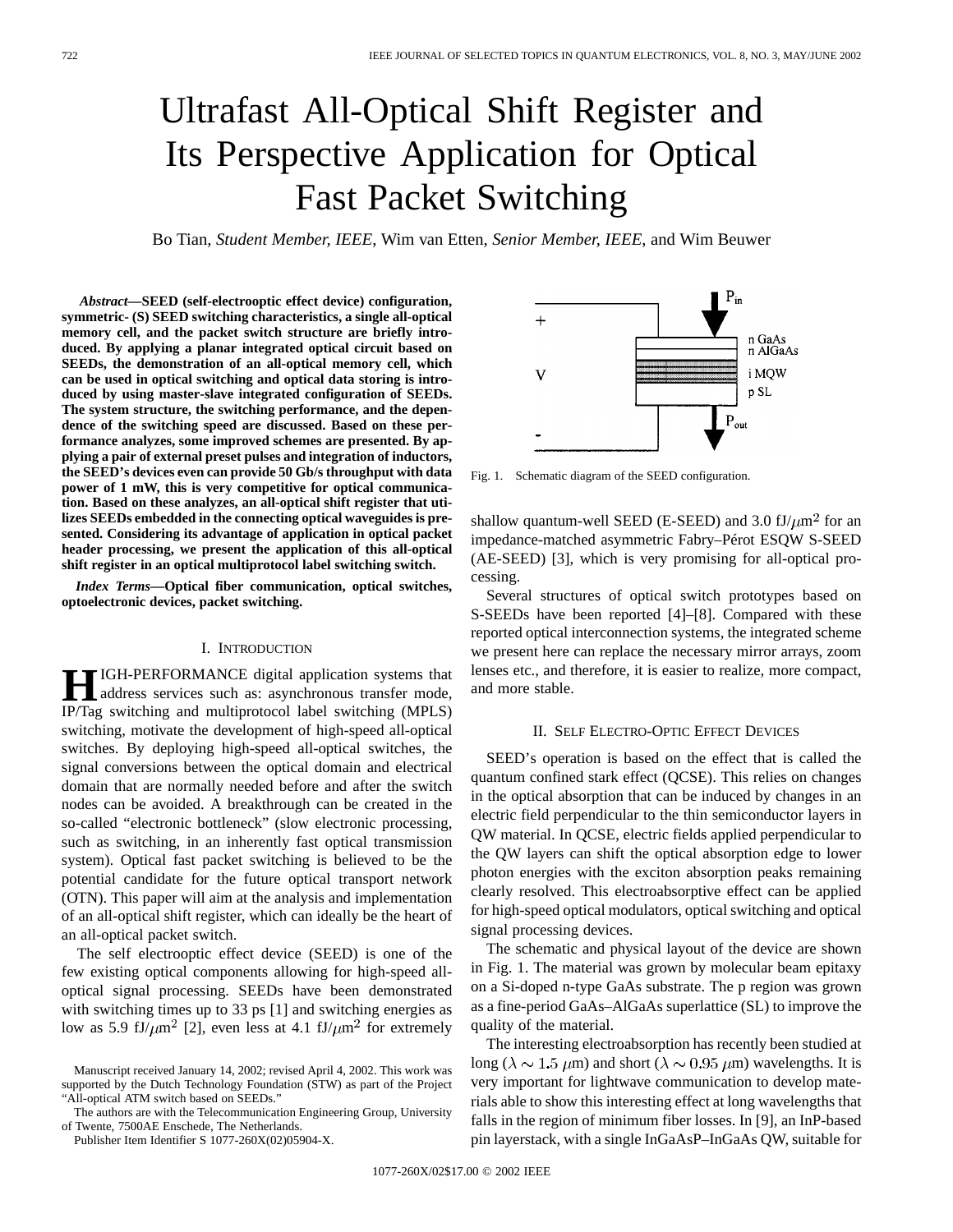

Fig. 2. Curves of the SEED absorption versus input beam wavelength with the perpendicular electrical field as parameter.



Fig. 3. Two SEEDs in cascade. The S-SEED.

planar integration of SEEDs working at wavelength 1520 nm, is introduced. The absorption curves of a SEED for different perpendicular electrical fields are shown in Fig. 2. From this figure, we can see increasing reverse bias shifts the absorption peak to higher wavelengths. The absorption height of the absorption resonance decreases with the increasing bias because of the reduced overlap between the electron and the hole wave functions, and the linewidth becomes wider [10].

# III. S-SEEDS SWITCHING CHARACTERISTICS

SEEDs were successfully demonstrated as bistable optical devices. When using SEEDs as bistable elements in a memory cell, the devices are placed in series with an electrical load and a voltage source. The load can be a resistor or a diode, but also another SEED in such a way that each of the two SEEDs is the load for the other one, see Fig. 3. The latter configuration is called symmetric SEEDs (S-SEEDs).

S-SEEDs work as differential devices; each input and output is composed of two beams, as shown in Fig. 3. A single reverse biased SEED exhibits current–voltage  $(I-V)$  characteristics depicted in Fig. 4(a) as the dashed curve. For the S-SEEDs, where two reverse biased SEEDs are connected in series, with



Fig. 4. I–V characteristics with different illumination situation. (a) Both of the SEEDs are equally weakly illuminated. (b) Both of the SEEDs are equally strongly illuminated. (c) One of the SEEDs is weakly illuminated, the other one is strongly illuminated.

the equally weak optical input injecting into each SEED, composite  $I-V$  characteristic curves are shown in Fig. 4(a). When the optical powers are increased with an equal amount, the resulting curves are shown in Fig. 4(b). In these two cases, a voltage bistability exists for the S-SEEDs, indicated by the two points of intersection A and B. The third intersection point C is unstable [11]. When a pair of unequal optical beams is applied to the SEED diodes, different amounts of photocurrent are generated for the two SEEDs; this result is shown in Fig. 4(c). Only one point A is left as the final operating state. This means that the final state of the S-SEEDs is only determined by the ratio of the input power intensities impinging on both SEEDs. Another property of S-SEEDs important for our purpose is that the status of the S-SEEDs can be read and (re)set in the electrical domain as well. Reading the state can be done by measuring  $V_2$  in Fig. 3 by applying a high impedance device. Setting the S-SEEDs electrically to a certain state is accomplished by pulling up or down the  $V_2$  terminal.

# IV. A MEMORY CELL USING SEEDS

Fig. 5 shows a design for an optical memory cell using SEEDs. Such a cell comprises four SEEDs, which are two by two parallel and two by two in series. The signals "Ref"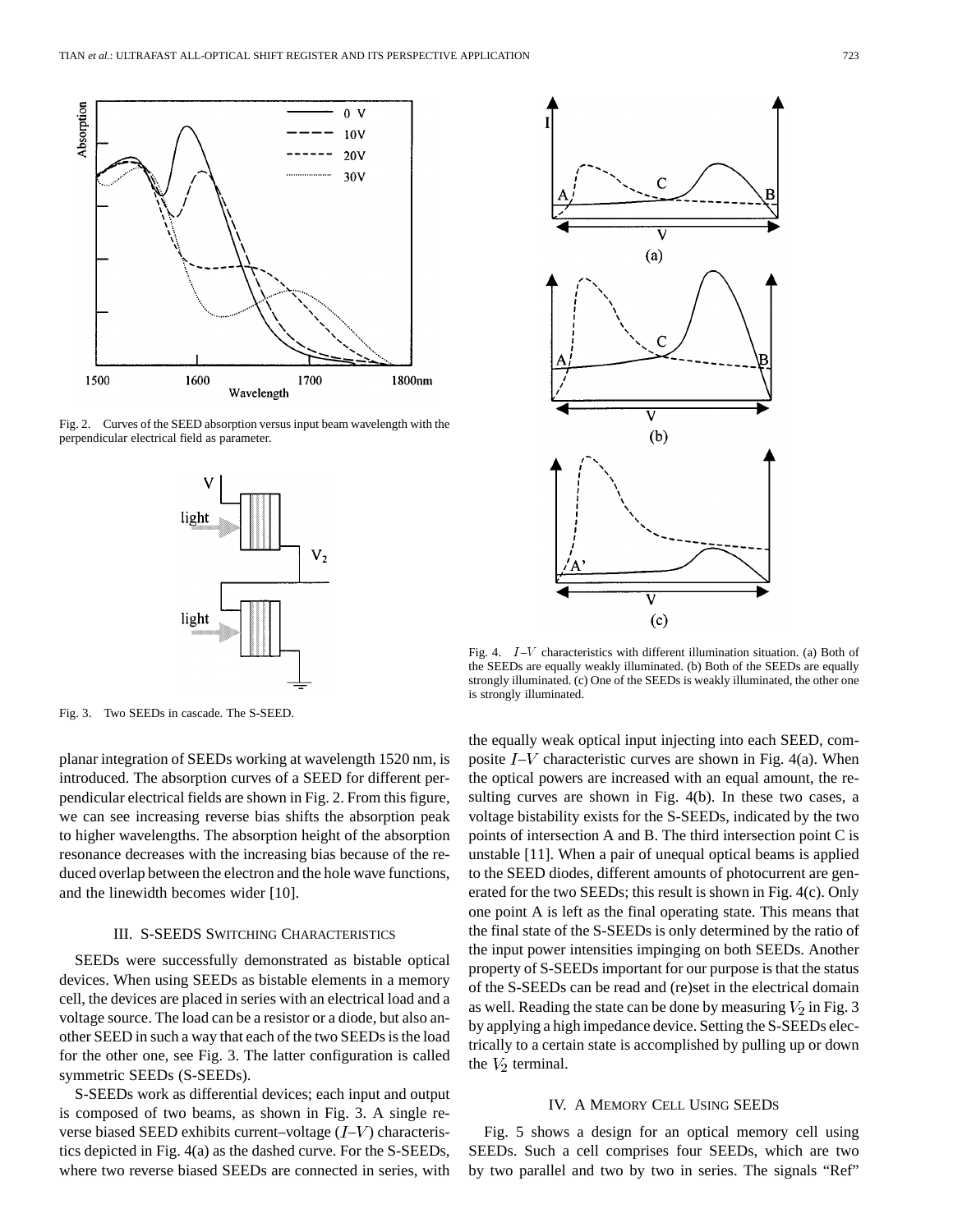

Fig. 5. A single SEED memory cell.

and "Data in," "CLK," "Data out" and "Data out" are optical signals. Two SEEDs (S-SEEDs) in series operate like a balance; the state of the S-SEEDs is determined by the level of the optical "Data in" signal compared to the "Ref" signal. The input signals will set the state of SEED memory cell, and subsequently the stronger optical clock signals can read out the state with a certain gain, so that the output signal is strong enough to drive next optical memory cell.

## V. SYSTEM BIT RATE

The system bit rate is limited by the time it takes for the photocurrent to charge the capacitance of the first S-SEEDs in one memory cell. This photocurrent is proportional to the optical power incident on the device windows. The system bit rate can be found by first determining the absolute powers from the output of the preceding memory cell, which are incident for the first stage devices, and then calculating the switching time of the first stage S-SEEDs in a memory cell from these inputs.

The system bit rate can be given by using the calculation in [12], [13]

$$
B = \frac{1}{2kCV_0} \left\{ \left[ \frac{1}{P_{\text{clk}}} + \frac{1}{P_{\text{clk}}} \right] \right\}
$$

$$
\cdot \left[ \frac{1}{T_{\text{opt}}T_{\text{on}}(1 - T_{\text{on}}) - T_{\text{opt}}T_{\text{off}}(1 - T_{\text{off}})} + \frac{1}{T_{\text{opt}}T_{\text{on}}(1 - T_{\text{off}}) - T_{\text{opt}}T_{\text{off}}(1 - T_{\text{on}})} + \frac{2}{(T_{\text{on}} - T_{\text{off}})} \right] \right\}^{-1}.
$$
(1)

Here,  $k = hv/q$ , hv is the photon energy, q is the charge of an electron;  $C$  is the capacitance of a single SEED.  $T_{on}$  is the high transmission coefficient  $T_{\text{off}}$  is the low transmission coefficient.  $P_{\text{clk}}$  and  $P_{\text{clk}}$  are the clock power injected onto the SEED cell windows,  $T_{\text{opt}}$  is the passive waveguide connection efficiency between adjacent memory cells.

Let us consider the following practical values:  $C = 12.5$  fF,  $V_0 = 2$  V,  $T_{on} = 41\%, T_{off} = 17\%, P_{\overline{clk}} = P_{\text{clk}} = 1$  mW and  $T_{\rm opt} = 55\%$ . The system throughput can then amount to 460 Mb/s. However, the system throughput can go up to 790 Mb/s with transmission coefficients of 60% and 10%.



Fig. 6. A combined all-optical shift register.

#### VI. A COMBINED SCHEME

Based on the system performance analysis of the optical memory cell based on SEEDs, here we present an improved scheme of the all-optical shift register shown in Fig. 6.

We combine the two stages S-SEEDs as a single S-SEEDs in a memory cell; the optical input signal and optical clock signal are coupled by an effective waveguide coupler. So there are two SEEDs in a memory cell instead of four. By this way, half the amount of SEEDs can be saved; the capacity that is needed to be charged by the photocurrent will be reduced to half the amount; the capacity introduced by the electrical connection will be decreased.

This all-optical shift register operates in a time sequential manner. The lower power input signal that originates from the previous stage sets the switch state; then the higher power clock signals are applied to read the state and transfer it to the next stage. This operation brings the time sequential gain. However, operation in this way also means a tricky design of the device so that the input signals of the preceding S-SEEDs will not strong enough to change the current S-SEEDs, although it will reduce the noise tolerance.

The switching time of a stage is determined by the input signals set the switching states, the time that clock signal read out the states can be neglected. The system bit rate of the combined all-optical shift register is given as

$$
B = \frac{1}{kCV_0} \left\{ \left[ \frac{1}{P_{\text{clk}} T_{\text{cpl}}} + \frac{1}{P_{\text{clk}} T_{\text{cpl}}} \right] \right\}
$$

$$
\cdot \left[ \frac{1}{T_{\text{opt}} T_{\text{on}} (1 - T_{\text{on}}) - T_{\text{opt}} T_{\text{off}} (1 - T_{\text{off}})} + \frac{1}{T_{\text{opt}} T_{\text{on}} (1 - T_{\text{off}}) - T_{\text{opt}} T_{\text{off}} (1 - T_{\text{on}})} \right] \right\}^{-1}.
$$
(2)

Here  $T_{\text{col}}$  is the coupling efficiency of the waveguide coupler applied before the SEED's window. When applied with a 3-dB waveguide coupler,  $T_{\text{cpl}} = 50\%$ ; however, if the data signals and the clock signal's wavelength/polarization are properly separated, a wavelength-dependent/polarization-lossless coupler can be fabricated so that  $T_{\text{cpl}}$  can be one.

With  $C = 12.5$  fF,  $V_0 = 2$  V,  $T_{\text{cpl}} = 50\%, T_{\text{on}} = 41\%$ , ,  $P_{\text{clk}} = P_{\text{clk}} = 1$  mW and  $T_{\text{opt}} = 55\%$ , the system through put can be 610 Mb/s, however, if a wavelength/polarization-dependent lossless coupler is applied, the system throughput can be 1.2 Gb/s. With the higher contrast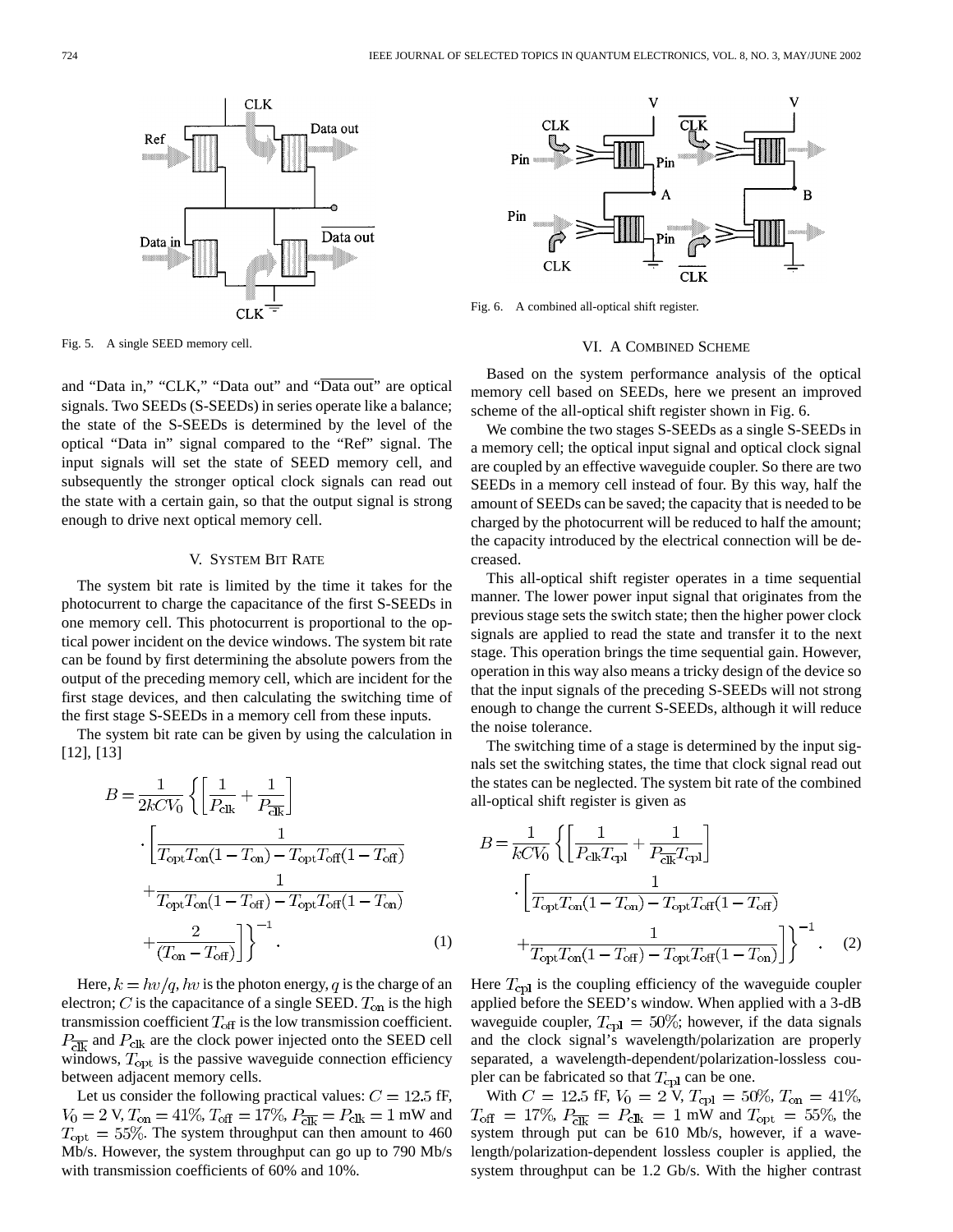

Fig. 7. Photo  $I-V$  characteristic for different SEED's waveguide lengths.



Fig. 8. Switching voltage of S-SEEDs,.The input pulse of peak value of 1 mW. The wavelength is 1520 nm.

transmission coefficients 60% and 10% [13], the system throughput is 1 Gb/s, and 2 Gb/s is possible by applying a wavelength/polarization dependent lossless coupler.

# VII. DEVICE IMPROVEMENT

A SEED's photo  $I-V$  characteristic for different waveguide lengths are shown in Fig. 7. The input laser power is  $-6$  dBm at 1520 nm; considering coupling losses of the waveguide, the estimation of the input power into the device of  $-12$  dBm is reasonable. A region of negative differential resistance was observed in waveguides as long as  $326 \mu m$  or shorter. The size of the device should be optimized; if the size is too large, the device capacitance becomes larger, as a consequence, the switching speed is lower. On the other hand, if the device is too small, the absorption of photons will be more inefficient.

There are several ways to improve the switching speed of the S-SEEDs:

1) By adding more QW layers, reducing the length of the device, the device capacitance will be decreased, however, the photo current can stay at the same level.

With the device 75  $\mu$ m long, the switching simulation was performed by applying an input data pulse of peak value of 1 mW, initial value of 0.1 mW, the referencing input power is keeping at 0.55 mW constantly; the wavelength is 1520 nm; the switching of S-SEEDs is shown in Fig. 8. The switching time can be as short as 0.125 ns, which means the S-SEED's can operate at a speed of 8 Gb/s

- 2) By integrating with external components as shown in Fig. 9, a pair of inductors compensate the S-SEED's capacitance. From Fig. 10, we can see by using an integrated inductor, the device switching speed can be up to 10 Gb/s.
- 3) By using a pair of preset pulses before the data is injected into the device.



Fig. 9. Improvement of SEED by using external integrated components.



Fig. 10. Switching voltage of S-SEEDs with external resistor  $(12 \text{ k}\Omega)$  and inductor  $(1 \mu H)$ .



Fig. 11. I–V switching characters of S-SEEDs at longer wavelength.

This operation uses a state-preset pulse operating at a wavelength several nanometers longer than the SEEDs working wavelength. When the working wavelength is increased, the current peak will shift to higher voltage [2]. At the longer wavelength, the  $I-V$  curves tilt inward as shown in Fig. 11 resulting in a single point of intersection. If the state-preset pulses are equally applied to the SEED's windows, the S-SEEDs will be set at the unstable state until the state-preset pulses are removed. After that any difference between data pluses  $P_{\text{in1}}$  and  $P_{\text{in2}}$  will unambiguously determine the state of the S-SEEDs. This operation reinitializes the device before the inputs set the state of S-SEEDs, while allowing the clock and input signal to operate at the desired wavelength. The order of operation is 1) the state-preset pulse initializes the S-SEEDs at the unstable point; 2) the optical input data,  $P_{\text{in1}}$  and  $P_{\text{in2}}$ , determine the state of the S-SEEDs; and 3) the clock pulses read out the S-SEED's states. The switching timing is shown in Fig. 12. The rise time can be shortened to 15 ps as follows from Fig. 13, which means the speed of 33 Gbit/s is achievable. The triangle waves in Fig. 13 are introduced by the set-preset pulses, however these waves have no negative influence in noise tolerance and can be easily gotten rid of by using a diode. 3) If we combine the two methods in 2) and 3), a better improvement can be seen in Fig. 14. The rise time can be even shortened to 10 ps and the switching speed can be up to 50 Gb/s.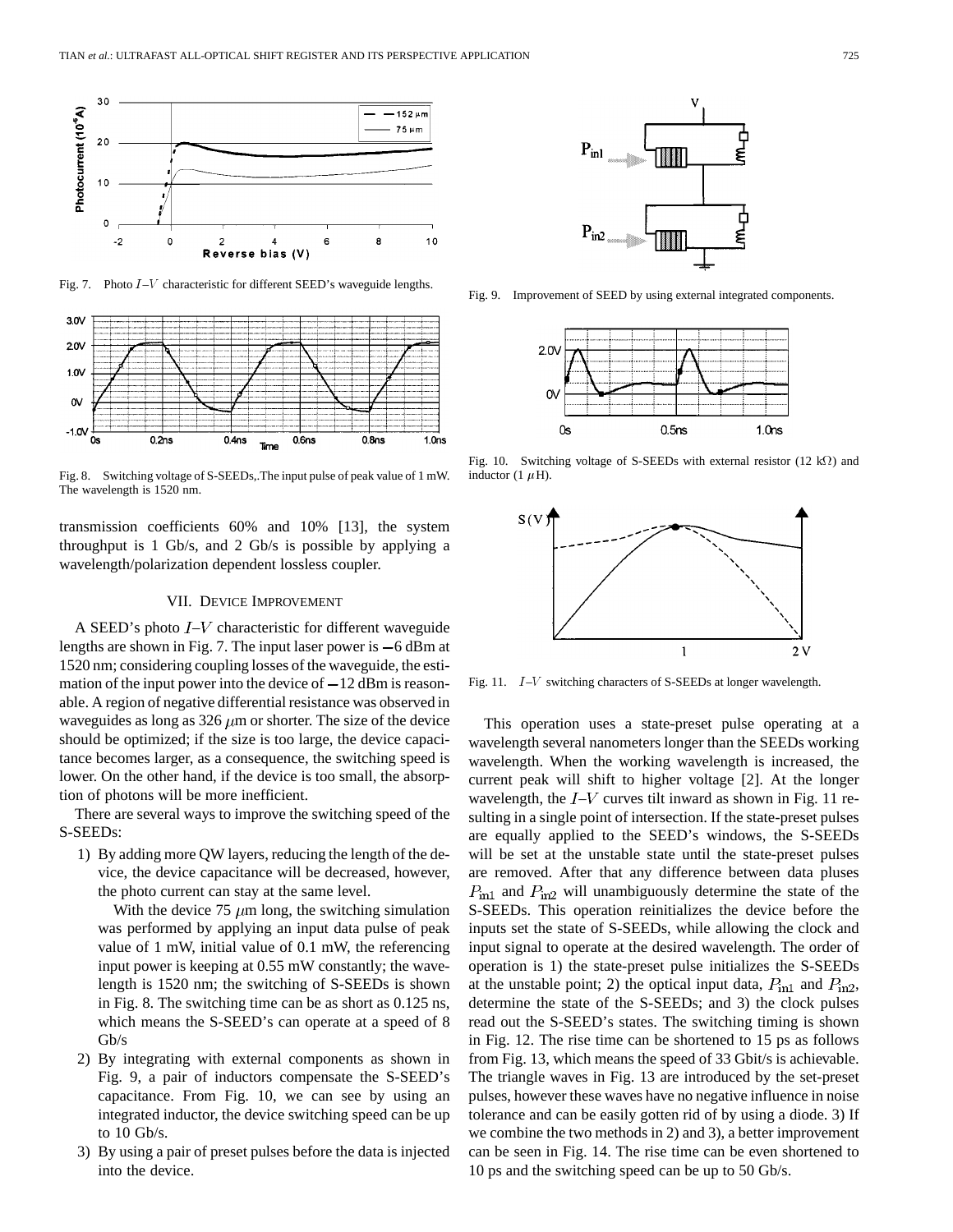

Fig. 12. Switching timing of S-SEEDs with set-preset beams.



Fig. 13. Switching voltage of S-SEEDs with external 800- $\mu$ W preset pulses.



Fig. 14. Switching voltage of S-SEEDs with external resistor (12  $k\Omega$ ), inductor (1  $\mu$ H), and external 600- $\mu$ W preset pulses.

#### VIII. HEADER REPLACEMENT IN PACKET SWITCH

In packet switching networks, from the traditional X.25, Frame Relay, ATM to MPLS switching network, information is transported in packets of a constant or flexible size. The packet size, which determines the overhead efficiency and delay, varies in different protocols. In a packet, a number of the first bits are used to store header information for routing purposes, the remaining bits form the payload for user data. The payload is transported transparently through the network; the header has to be decoded in most switch nodes. Moreover, it will have to be replaced frequently when passing a node.

In a packet switching header processor, when a complete packet has been received the header bits can be read electrically by a controller. This controller decodes the header information and determines the optical switching action from the contents of the header. Moreover, the controller establishes the new header information, encodes it and replaces the old header by the new one. After that, the new packet cell can be retransmitted.

### IX. ALL-OPTICAL SHIFT REGISTER BASED ON S-SEEDS

SEEDs may influence the design of an all-optical shift register, mainly through their operational characteristics (i.e., switching energy and physical requirements). In our proposal, we intend to use a planar chip. The SEEDs are integrated into the planar chip and are connected by integrated waveguides. The data signals are coupled into the planar chip by applying a coupling system. All of the optical functions and connections are produced on chip, until the output signals come out from



Fig. 15. All-optical shift register implementation.

the chip. By using this scheme, we do not have to put most of our effort into the complex mechanical system which is used to connect the SEEDs in [4]–[6]. This will certainly bring simple, compact, and stable circuit solutions.

The operation of S-SEEDs in general is governed by the input signal contrast. The input signal contrast is  $\rho_{\rm in} = P_{\rm data\,in}/P_{\rm ref}$ ; for a binary one to be correctly transferred from one device to the next,  $\rho_{\text{in}}$  must be greater than  $\sim$ 1.4 for a 10 V applied bias [4]. Signal contrast is affected by the S-SEEDs transmission contrast, the efficiency of the waveguide connections between the adjacent SEEDs, the transmission uniformity of the optical path, and the presence of scattered light in the system. Signal transmission efficiency is primarily determined by the optical component transmissions, but also by the overall waveguide/device coupling efficiency, as well as by any vignetting of the signal beams by the optical system.

Our proposed all-optical shift register is shown in Fig. 15. A number of S-SEEDs are cascaded in master-slave configuration. In order to get the maximum coupling efficiency, the SEEDs are embedded in the connecting waveguides. For the first cell, the initial input signal power ratio will determine the state, for the other cells the input signals can be the output signals from the preceding cell. When writing the content of a cell, the clock of that cell has to be at a low level, whereas the clock of the preceding cell should have a high level in order to provide sufficient optical power for the writing process. During the writing cycle, the clock of the cell to be written is low, so that no optical signal is supplied to the next cell. During this period, it is not allowed for the cell to provide information to the next cell. Reading the cell is accomplished by making the clock high. At the same time, the clock of the preceding cell has to be low, so that the input is not changed during the reading cycle. It is concluded that the clock signals of the adjacent cells are in antiphase and two memory cells are required for a single step in the shift register.

# X. THE APPLICATION OF THE OPTICAL SHIFT REGISTER

Multiprotocol label switching (MPLS) is a versatile solution to address the problems faced by present-day networks speed, scalability, quality-of-service (QoS) management, and traffic engineering. MPLS has emerged as an elegant solution to meet the bandwidth management and service requirements for next-generation Internet Protocol (IP)-based backbone networks. In Fig. 16, an all-optical MPLS switch based on a SEED's shift register is presented. An all-optical shift register constructed by using an S-SEED's array is used to shift the IP packets. Optical connections (i.e., passive optical waveguides) are integrated between two neighboring memory cells. The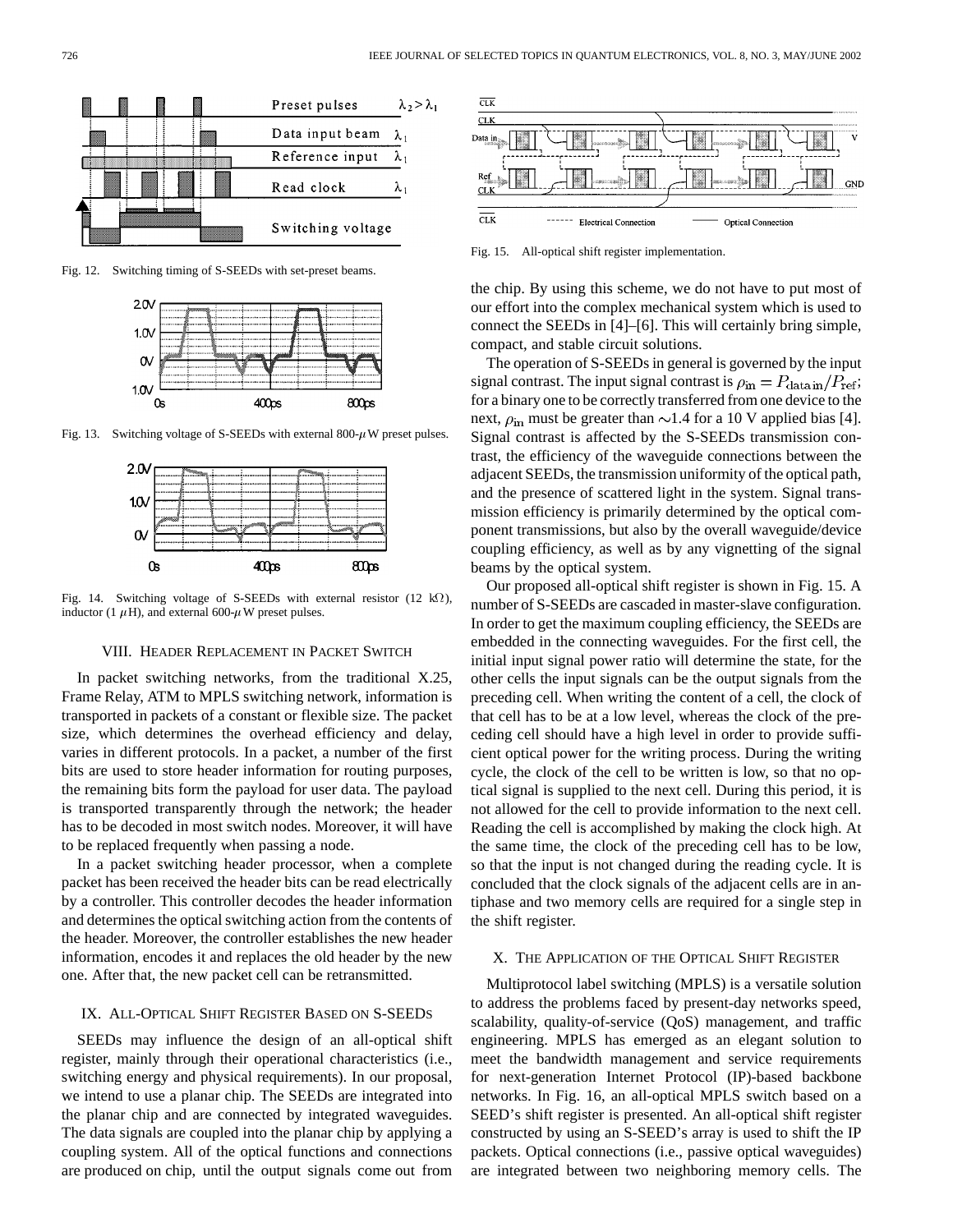

Fig. 16. The implementation of all-optical MPLS switch based on SEEDs.

clock signals of CLK and  $\overline{\text{CLK}}$  can be generated by current modulating two laser diodes. After the two clock signals are coupled into the chip, they can be split by integrated beam splitters into CLK and CLK signals, which are connected to the odd memory cells and even memory cells respectively. "Data in" and "Ref" signals can be coupled into the first S-SEED's optical window by a coupling system; the input signals and optical clock signals are coupled to the SEED windows by an effective waveguide coupler. A switch controller provides the clock synchronization, interface, label swapping, and network layer routing function by reading for label switching routers (LSRs) and label edge routers (LERs) and writing the all-optical shift register for LERs.

## XI. SYSTEM FEATURES AND ISSUES

Optical power losses with the resulting decrease in system speed are perhaps the major system limitations. There are several possible ways to increase the system speed.

- Decrease the loss in the SEED's. The high state transmission of the S-SEEDs can be improved by employing extremely shallow quantum-wells (ESQW) and asymmetric Fabry–Pérot (AFP) in the p-i-n diode structure [14].
- Use higher power lasers. Currently the maximum power available in a commercial laser that has a single transverse mode is approximately 100 mW. S-SEED's switching speed is limited by the absolute input power; higher clock power certainly can result into higher output, which will influence next S-SEED's switching speed.
- Decrease the switching energies of the S-SEEDs. The switching energies of the devices can be reduced by applying either smaller device size or a reduction of the change in the applied electric field across the device when the device changes state. Smaller device size is unattractive owing to the worse absorption efficiency. One way to reduce the applied electrical field change is to develop new materials that require less change in the applied electric field.
- Apply effective waveguides for coupling input power into the SEEDs. From(2), we can see that the system speed is proportional to the input power. When the data input signal and clock signals work at the same wavelength, the minimum theoretical coupling loss 3 dB will reduce the switching speed by a factor of two compared with using a lossless coupler. However when the system is properly designed so that the input data signals and clock signals are

properly separated in wavelength or polarization, a wavelength/polarization-dependent lossless coupler can be fabricated, this will result in a speed twice as fast as that of using a 3-dB coupler.

Considering the unique characteristics of optical transmission system, the scheme we presented here has certain advantages.

- Critical delay and level margins. In this optical register, a pair of "clean" optical clock signals are impinged in every optical memory cell. In this way, the optical input data signal is reshaped and regenerated in every optical memory cell. This guarantees that the critical delay and level margins are not inherited to the next memory cell.
- Signal format. From Fig. 4 we can see, once S-SEEDs are switched to a stable state, it will stay in that state even after removing the optical inputs or impinging another pair of optical signals with equal amount of power. This means that the optical input signal modulation format (RZ or NRZ) has no influence on the switching times if the optical pulse duration is longer than S-SEED's switching time.

#### XII. CONCLUSION

In this paper, SEED's device characteristics, the operation principle, and system architecture of the all-optical shift register by integration of SEEDs are discussed. The system performance, system bit rate dependence on transmission coefficients, and absorption coefficients are discussed as well. Based on these analyzes, a combined scheme is shown, with faster system throughput but less noise tolerance. We also proposed three methods to improve the switching speed of an all-optical shift register based on SEEDs, with combination of two improvements, the estimated speed of 50-Gb/s throughput is very competitive for ultrafast optical communication systems. By embedding the SEEDs into the connecting waveguides to get the maximum coupling efficiency, an optical header processing technology based on the optical SEED's shift register for an optical MPLS switch is demonstrated. For other kind of applications (i.e., optical modulator, wavelength converter or optical data storage), the same working principle is applicable. What we need to do is to produce different suitable SEED's chips.

## ACKNOWLEDGMENT

The authors would like to thank Ir. H. G. Bukkems and Dr. J. E. M. Haverkort for their contribution for SEED's measurement and material growth.

#### **REFERENCES**

- [1] G. D. Boyd, A. M. Fox, D. A. B. Miller, L. M. F. Chirovsky, L. A. D'Asaro, J. M. Kuo, R. F. Kopf, and A. L. Lentine, "33 ps optical switching of symmetric self-electro-optic effect devices," *Appl. Phys.* Lett., vol. 57, pp. 1843-1845, Oct. 1990.
- [2] A. L. Lentine, L. M. F. Chirovsky, L. A. D'Asaro, C. W. Tu, and D. A. B. Miller, "Energy scaling and subnanosecond switching of symmetric self-electrooptic effect devices," *IEEE. Photon. Technol. Lett.*, vol. 1, pp. 129–131, June 1989.
- [3] Y.-W. Choi, "Analysis of switching dynamic of asymmetric Fabry–Perot symmetric self-electro-optic effect devices with extremely shallow quantum wells," *J. Appl. Phys.*, vol. 82, no. 4, pp. 1936–1946, 1997.
- [4] F. B. Mccormick and F. A. P. Tooley, "S-SEED based photonic switching network demonstration," *Photonic Switching*, vol. 8, pp. 48–55, 1991.